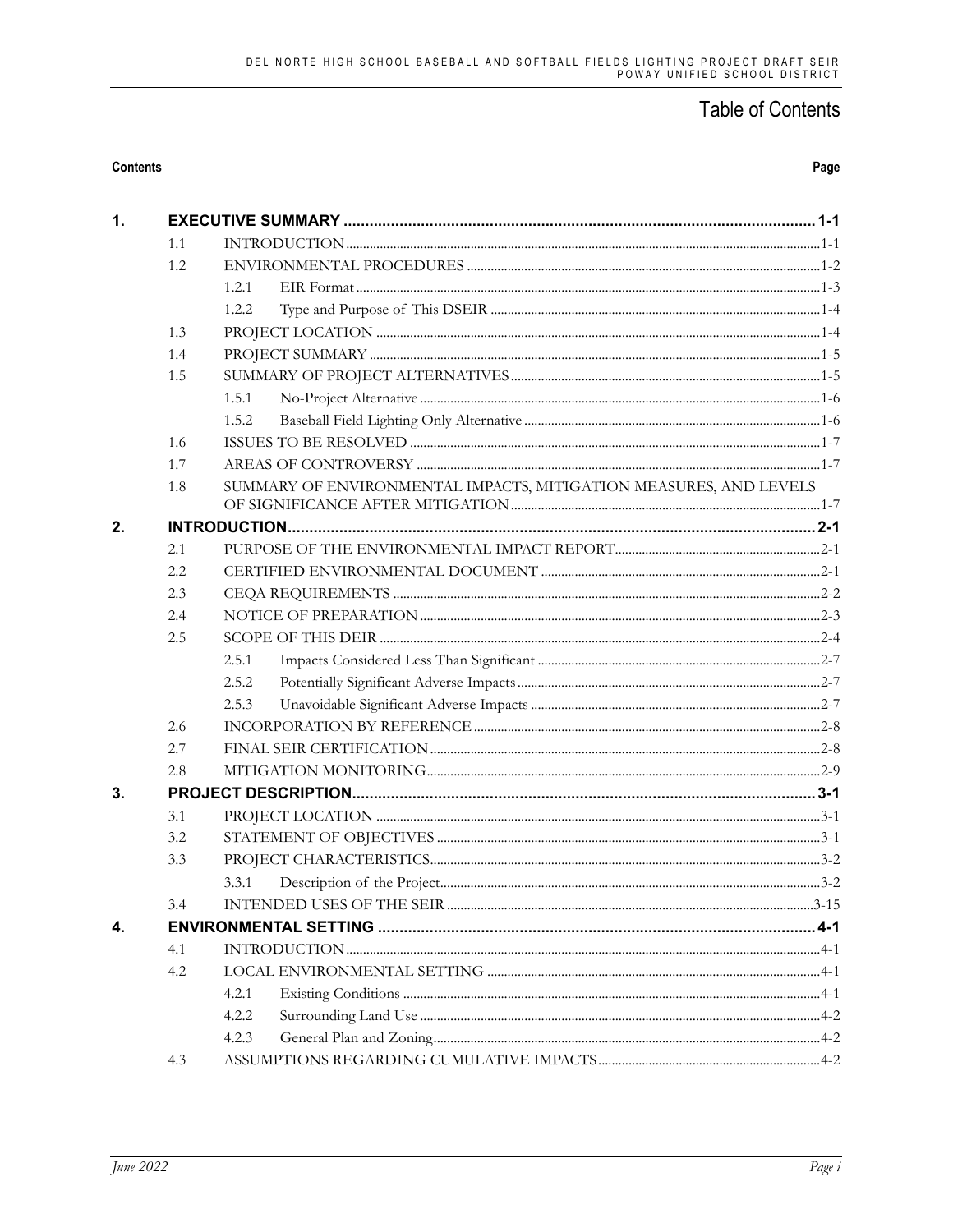#### Contents

5.

Page

| 5.1 |       |  |  |
|-----|-------|--|--|
|     | 5.1.1 |  |  |
|     | 5.1.2 |  |  |
|     | 5.1.3 |  |  |
|     | 5.1.4 |  |  |
|     | 5.1.5 |  |  |
|     | 5.1.6 |  |  |
|     | 5.1.7 |  |  |
|     | 5.1.8 |  |  |
|     | 5.1.9 |  |  |
| 5.2 |       |  |  |
|     | 5.2.1 |  |  |
|     | 5.2.2 |  |  |
|     | 5.2.3 |  |  |
|     | 5.2.4 |  |  |
|     | 5.2.5 |  |  |
|     | 5.2.6 |  |  |
|     | 5.2.7 |  |  |
|     | 5.2.8 |  |  |
|     | 5.2.9 |  |  |
| 5.3 |       |  |  |
|     | 5.3.1 |  |  |
|     | 5.3.2 |  |  |
|     | 5.3.3 |  |  |
|     | 5.3.4 |  |  |
|     | 5.3.5 |  |  |
|     | 5.3.6 |  |  |
|     | 5.3.7 |  |  |
|     | 5.3.8 |  |  |
|     | 5.3.9 |  |  |
| 5.4 |       |  |  |
|     | 5.4.1 |  |  |
|     | 5.4.2 |  |  |
|     | 5.4.3 |  |  |
|     | 5.4.4 |  |  |
|     | 5.4.5 |  |  |
|     | 5.4.6 |  |  |
|     | 5.4.7 |  |  |
|     | 5.4.8 |  |  |
|     | 5.4.9 |  |  |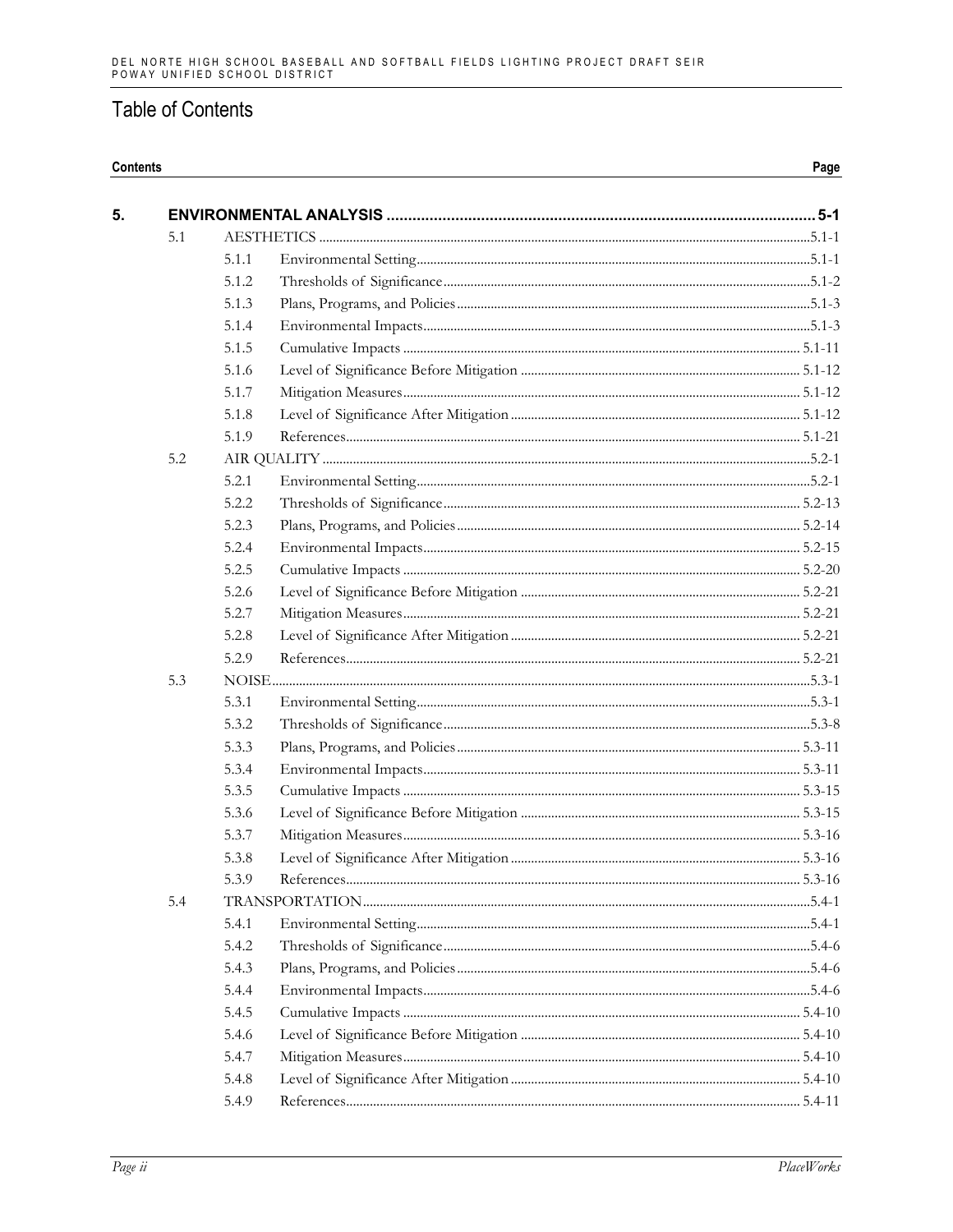| <b>Contents</b> |     |       |                                                                  | Page |
|-----------------|-----|-------|------------------------------------------------------------------|------|
| 6.              |     |       |                                                                  |      |
| 7.              |     |       |                                                                  |      |
|                 | 7.1 |       |                                                                  |      |
|                 |     | 7.1.1 |                                                                  |      |
|                 | 7.2 | 7.1.2 | ALTERNATIVES CONSIDERED AND REJECTED DURING THE SCOPING/PROJECT  |      |
|                 |     |       |                                                                  |      |
|                 |     | 7.2.1 |                                                                  |      |
|                 | 7.3 |       |                                                                  |      |
|                 | 7.4 |       |                                                                  |      |
|                 |     | 7.4.1 |                                                                  |      |
|                 |     | 7.4.2 |                                                                  |      |
|                 |     | 7.4.3 |                                                                  |      |
|                 |     | 7.4.4 |                                                                  |      |
|                 |     | 7.4.5 |                                                                  |      |
|                 | 7.5 |       |                                                                  |      |
|                 |     | 7.5.1 |                                                                  |      |
|                 |     | 7.5.2 |                                                                  |      |
|                 |     | 7.5.3 |                                                                  |      |
|                 |     | 7.5.4 |                                                                  |      |
|                 |     | 7.5.5 |                                                                  |      |
|                 | 7.6 |       |                                                                  |      |
| 8.              |     |       | SIGNIFICANT IRREVERSIBLE CHANGES DUE TO THE PROPOSED PROJECT 8-1 |      |
| 9.              |     |       |                                                                  |      |
| 10 <sub>1</sub> |     |       |                                                                  |      |
| 11.             |     |       |                                                                  |      |
|                 |     |       |                                                                  |      |
| 12.             |     |       |                                                                  |      |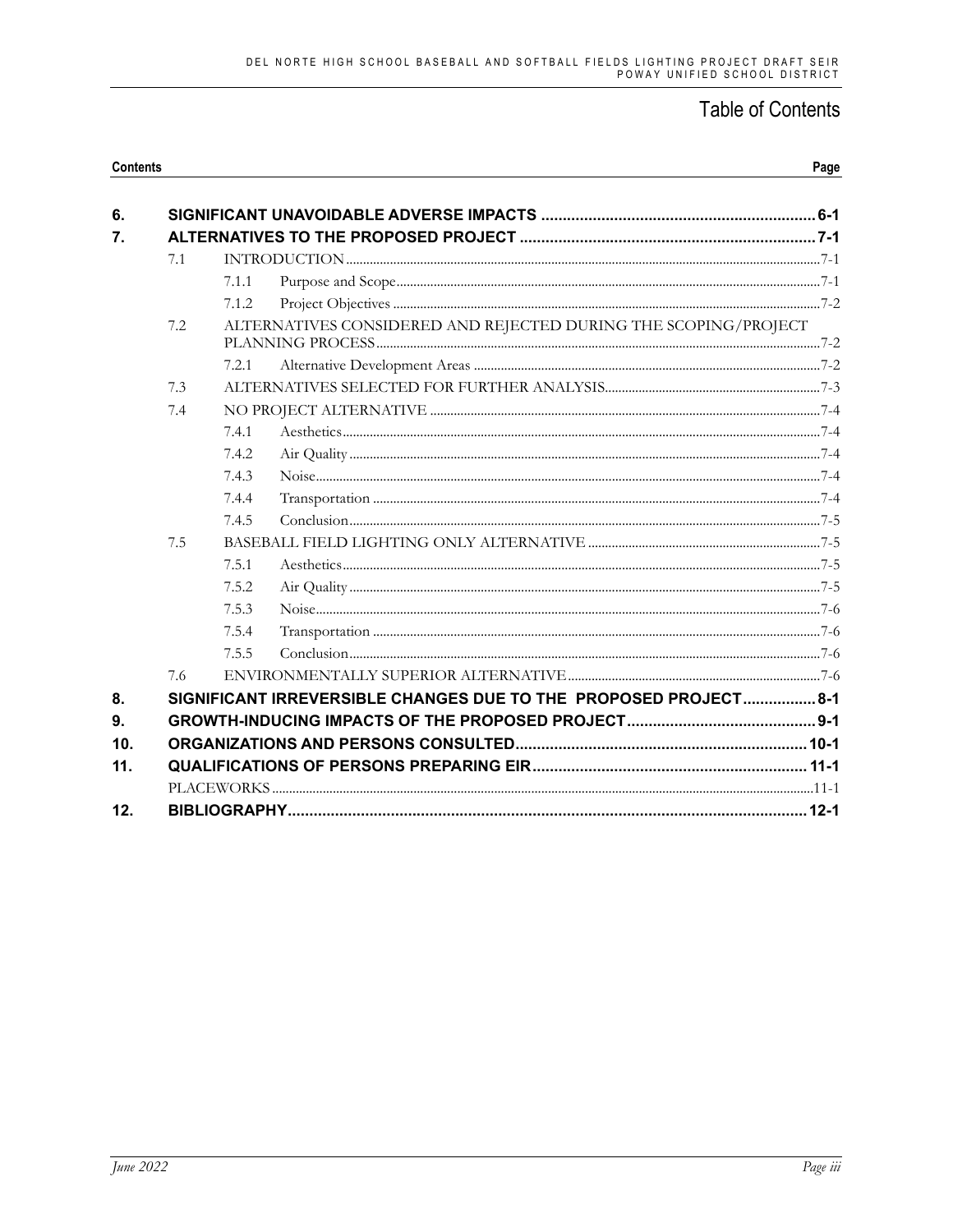### **Contents Page**

### **APPENDICES**

- Appendix A NOP and NOP Comments
- Appendix B Lighting System Plan
- Appendix C Air Quality Data
- Appendix D Noise Data
- Appendix E Path of Travel Plan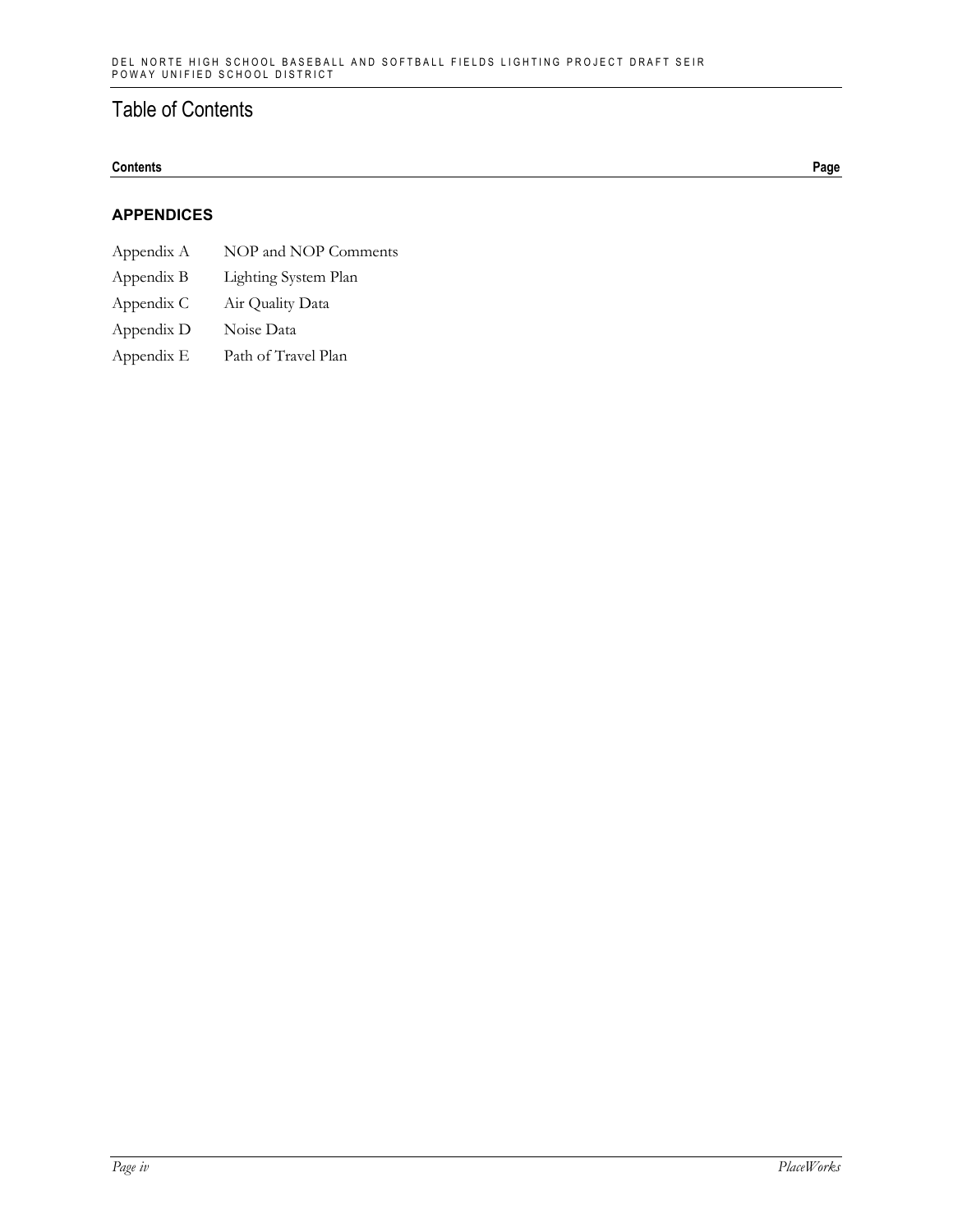| Figure       | Page |
|--------------|------|
| Figure 3-1   |      |
| Figure 3-2   |      |
| Figure 3-3   |      |
| Figure 3-4   |      |
| Figure 3-5   |      |
| Figure 5.1-1 |      |
| Figure 5.1-2 |      |
| Figure 5.1-3 |      |
| Figure 5.1-4 |      |
| Figure 5.1-5 |      |
| Figure 5.1-6 |      |
| Figure 5.3-1 |      |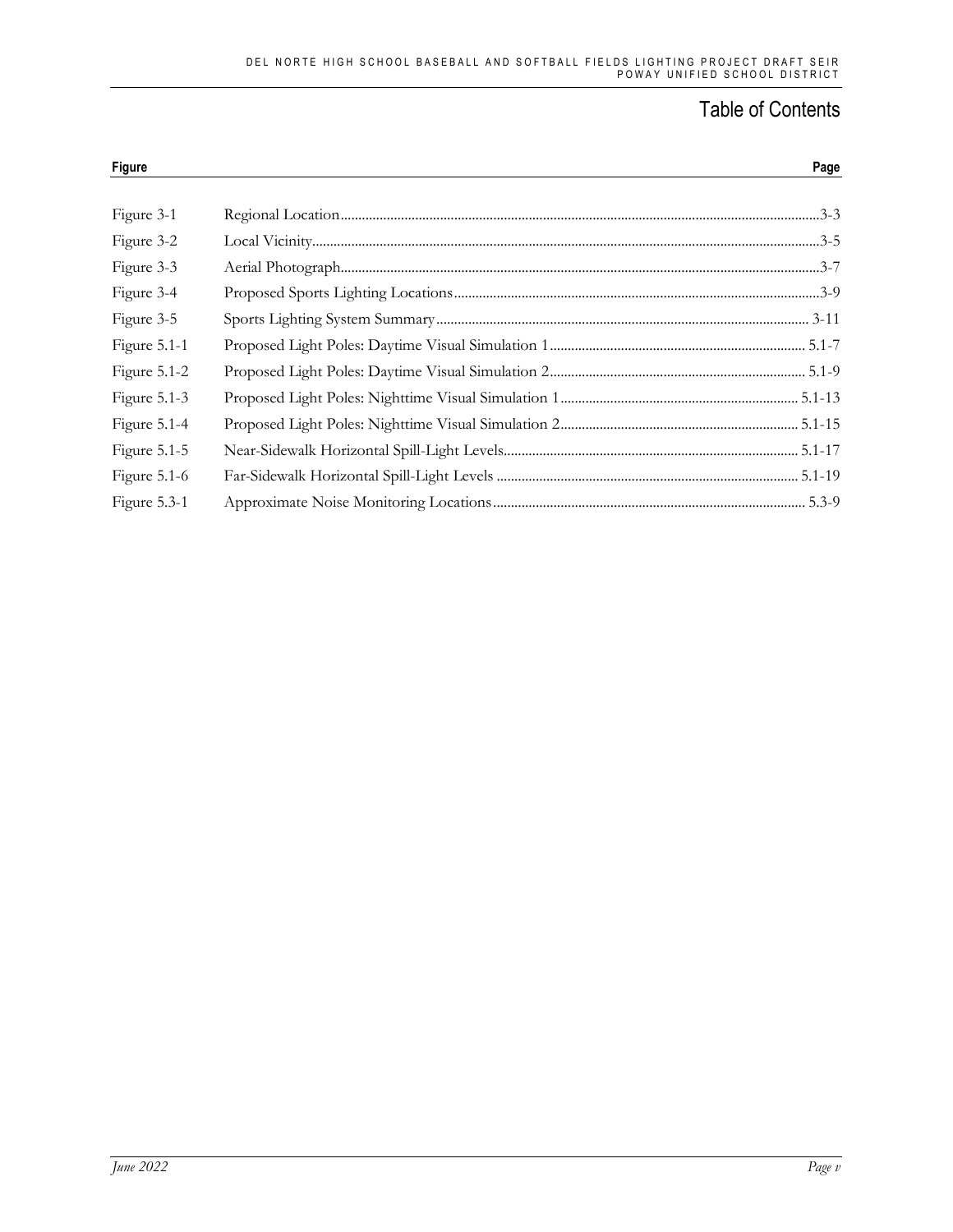| Table       |                                                                                       | Page |
|-------------|---------------------------------------------------------------------------------------|------|
| Table 1-1   | Summary of Environmental Impacts, Mitigation Measures and Levels of                   |      |
| Table 3-1   |                                                                                       |      |
| Table 5.1-1 |                                                                                       |      |
| Table 5.2-1 |                                                                                       |      |
| Table 5.2-2 |                                                                                       |      |
| Table 5.2-3 |                                                                                       |      |
| Table 5.2-4 |                                                                                       |      |
| Table 5.2-5 | County of San Diego Screening-Level Thresholds for Air Quality Impact Analysis 5.2-14 |      |
| Table 5.2-6 |                                                                                       |      |
| Table 5.3-1 |                                                                                       |      |
| Table 5.3-2 |                                                                                       |      |
| Table 5.3-3 |                                                                                       |      |
| Table 5.4-1 |                                                                                       |      |
| Table 5.4-2 |                                                                                       |      |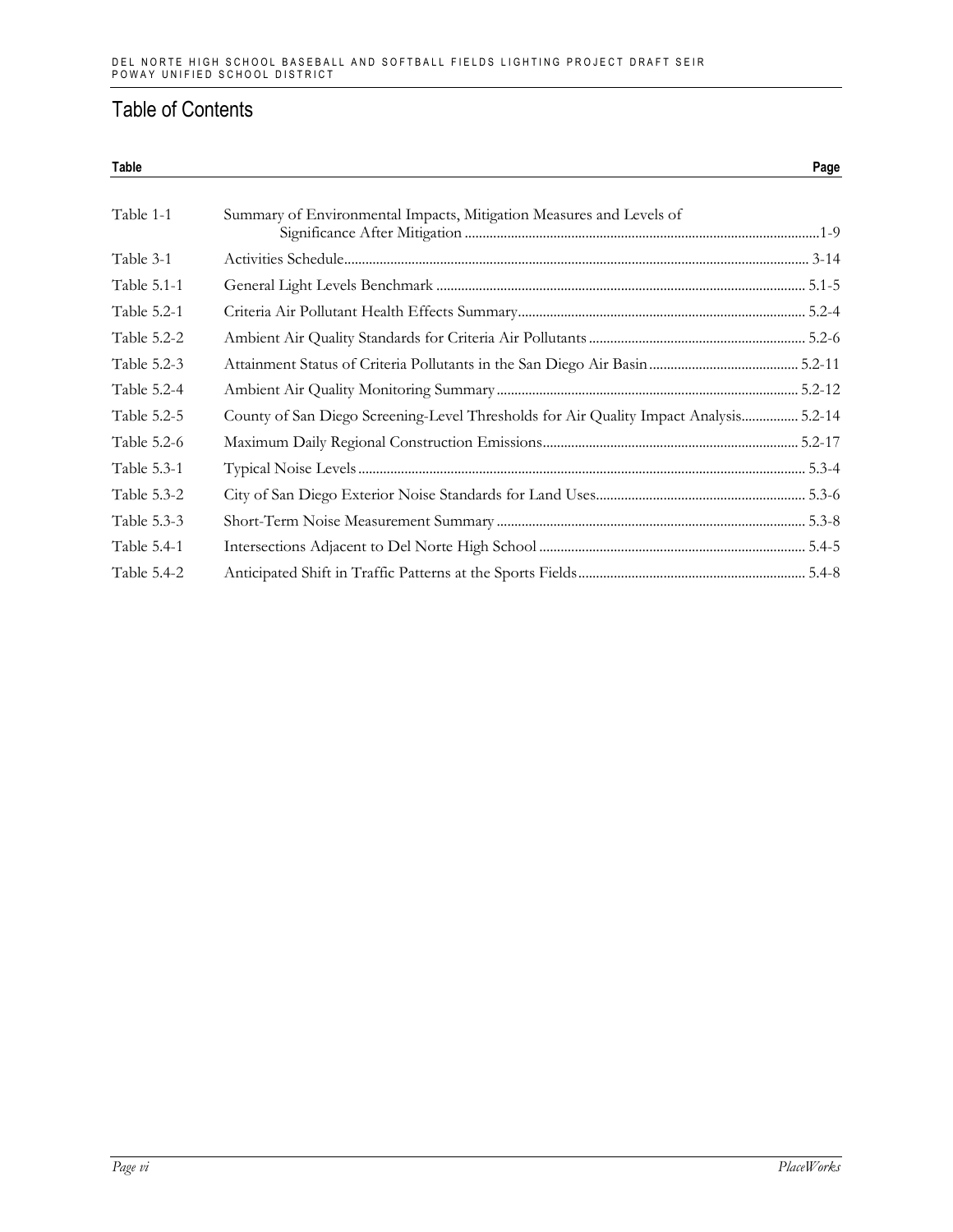## Abbreviations and Acronyms

### **ABBREVIATIONS AND ACRONYMS**

| <b>AAQS</b>     | ambient air quality standards                  |
|-----------------|------------------------------------------------|
| АB              | Assembly Bill                                  |
| Caltrans        | California Department of Transportation        |
| <b>CARB</b>     | California Air Resources Board                 |
| <b>CCR</b>      | California Code of Regulations                 |
| CEQA            | California Environmental Quality Act           |
| <b>CNEL</b>     | community noise equivalent level               |
| $\rm CO$        | carbon monoxide                                |
| dB              | decibel                                        |
| dBA             | A-weighted decibel                             |
| <b>DPM</b>      | diesel particulate matter                      |
| <b>DSEIR</b>    | Draft Supplemental Environmental Impact Report |
| EIR             | environmental impact report                    |
| <b>EPA</b>      | United States Environmental Protection Agency  |
| fc              | foot-candle                                    |
| FHWA            | Federal Highway Administration                 |
| <b>GHG</b>      | greenhouse gases                               |
| Hz              | hertz, a unit to measure frequency             |
| $L_{dn}$        | day-night noise level                          |
| $L_{eq}$        | equivalent continuous noise level              |
| NO              | nitric oxide                                   |
| NO <sub>2</sub> | nitrogen dioxide                               |
| NO <sub>X</sub> | nitrogen oxides                                |
| <b>NOP</b>      | Notice of Preparation                          |
| $O_3$           | ozone                                          |
| PM              | particulate matter                             |
| ppm             | parts per million                              |
| PPP             | plans, programs, and policies                  |
| <b>PPV</b>      | peak particle velocity                         |
| PRC             | California Public Resources Code               |
| RAQS            | Regional Air Quality Strategy                  |